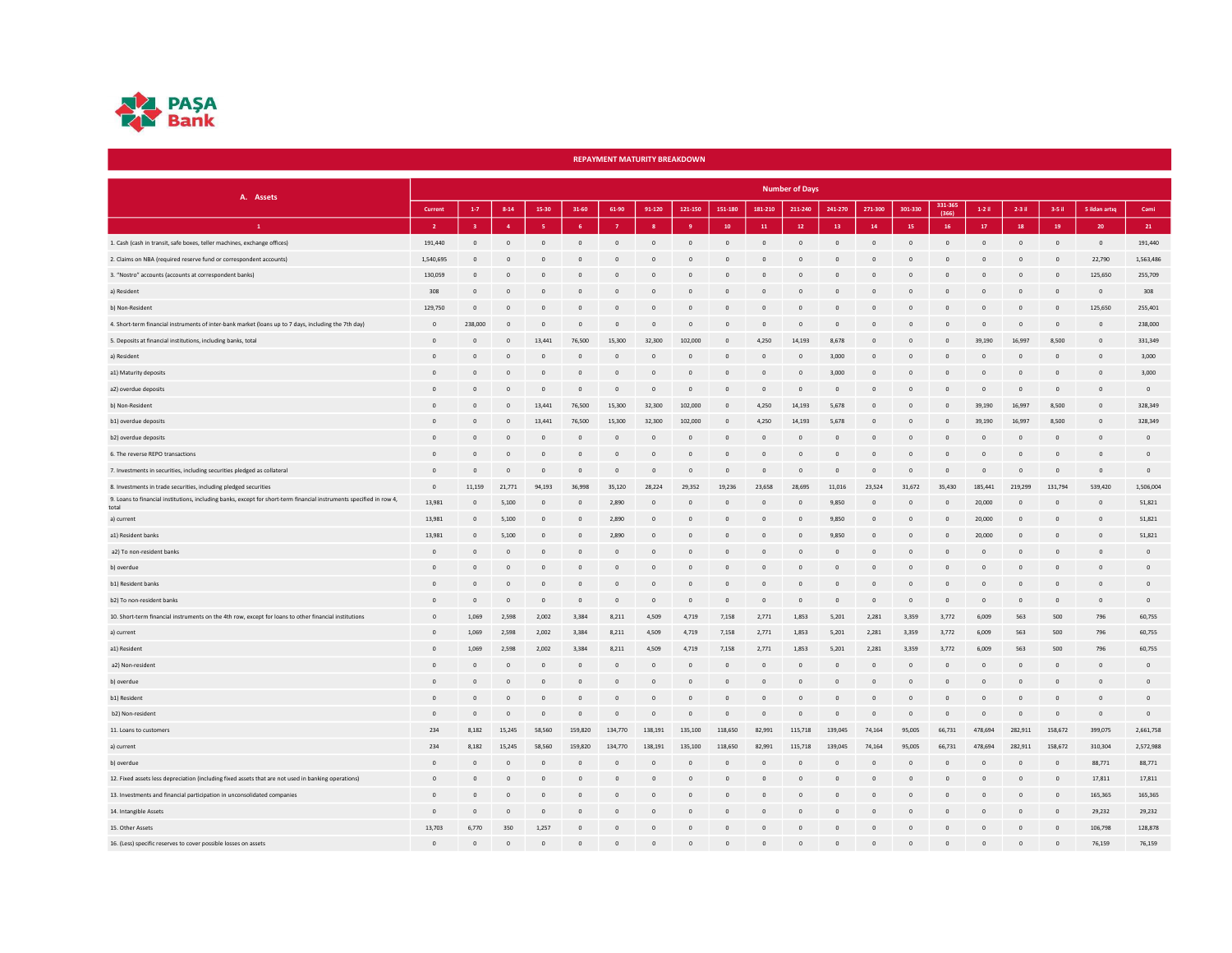| 130,036<br>1,330,779<br>729,335<br>17. Total assets<br>265,180<br>45,064<br>169,453<br>203.224<br>105,933<br>519,771<br>276,703<br>99,969<br>113,670<br>173,791<br>299,466<br>7,125,450<br>271,172<br>196.290<br>145,044<br>160,459<br>1.890.112 |
|--------------------------------------------------------------------------------------------------------------------------------------------------------------------------------------------------------------------------------------------------|
|--------------------------------------------------------------------------------------------------------------------------------------------------------------------------------------------------------------------------------------------------|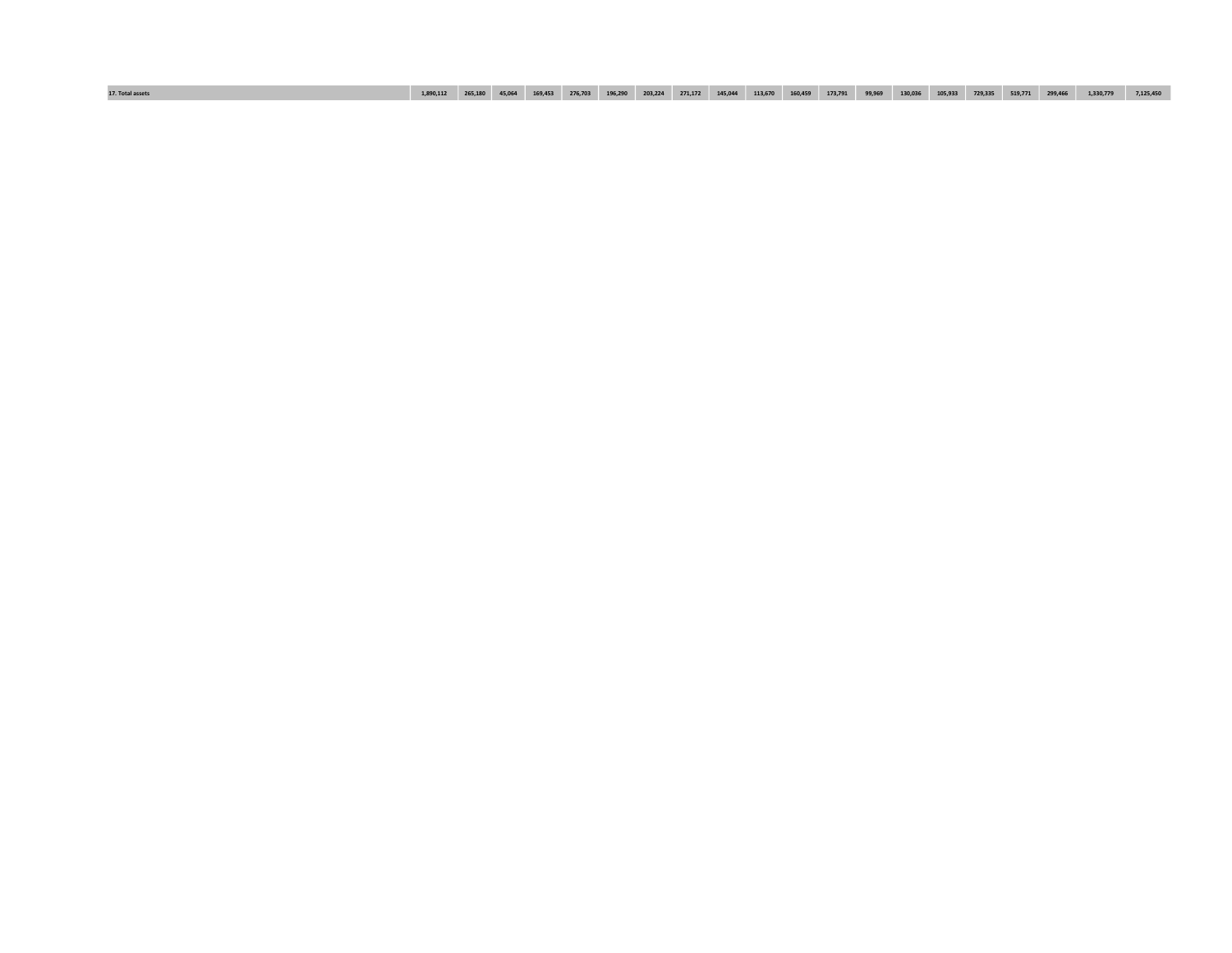| <b>B. Liabilities and Equity</b>                                                                                                                    |                |          |                |              |                |              |                           |              |                |                |            | Ödəniş Müddətinin Başlanmasına Qalmış Günlər (İllər) |                |                |                  |                |              |              |                 |                |
|-----------------------------------------------------------------------------------------------------------------------------------------------------|----------------|----------|----------------|--------------|----------------|--------------|---------------------------|--------------|----------------|----------------|------------|------------------------------------------------------|----------------|----------------|------------------|----------------|--------------|--------------|-----------------|----------------|
|                                                                                                                                                     | Current        | $1 - 7$  | $8 - 14$       | 15-30        | 31-60          | 61-90        | 91-120                    | 121-150      | 151-180        | 181-210        | 211-240    | 241-270                                              | 271-300        | 301-330        | 331-365<br>(366) | $1-2$ il       | 2-3 il       | $3-5$ il     | 5 ildən artıq   | Cami           |
| $\mathbf{1}$                                                                                                                                        | $\overline{2}$ |          | $\overline{a}$ | -5           | -6             |              | $\boldsymbol{\mathsf{R}}$ | $\mathbf{q}$ | 10             | ${\bf 11}$     | 12         | 13                                                   | 14             | 15             | 16               | 17             | 18           | 19           | 20 <sub>2</sub> | 21             |
| 1. Deposits of clients, except for deposits of banks and other financial institutions                                                               | 4,277,056      | 3,942    | 941            | 1,489        | 73,841         | 56,707       | 4,765                     | 3,748        | 58,541         | 98,486         | 34,980     | 5,750                                                | 95,711         | 5,796          | 13,092           | 593,852        | 150,357      | 98,708       | 90,861          | 5,668,622      |
| a) deposits of individuals                                                                                                                          | 1,432,041      | $\Omega$ | $\circ$        | $\circ$      | $\overline{0}$ | $\mathbf{0}$ | $\circ$                   | $\circ$      | $\mathbf{0}$   | $\overline{0}$ | $\Omega$   | $\mathbf{0}$                                         | $\mathbf{0}$   | $\overline{0}$ | $\mathbf{0}$     | $\overline{0}$ | $\Omega$     | $\mathbf{0}$ | 161             | 1,432,202      |
| b) demand deposits of legal entities (the current (including current accounts of non-bank financial institutions), and<br>including check accounts) | 2,845,015      | $\Omega$ | $\Omega$       | $\Omega$     | $\Omega$       | $\Omega$     | $\Omega$                  | $\Omega$     | $\Omega$       | $\Omega$       | $\sqrt{2}$ | $\Omega$                                             | $\Omega$       | $\Omega$       | $\Omega$         | $\Omega$       | $\sqrt{2}$   | $\Omega$     | $\mathbf{0}$    | 2,845,015      |
| c) deposits of individuals with unexpired payback term                                                                                              | $\circ$        | 3,942    | 941            | 1,132        | 7,793          | 10,007       | 4,765                     | 2,248        | 4,898          | 5,486          | 3,930      | 5,750                                                | 75,141         | 5,796          | 10,698           | 76,993         | 95,357       | 98,708       | $\circ$         | 413,583        |
| d) deposits of legal entities with unexpired payback term                                                                                           | $\circ$        | $\Omega$ | $\mathbf{0}$   | 358          | 66,048         | 46,700       | $\mathbf 0$               | 1,500        | 53,644         | 93,000         | 31,050     | $\overline{0}$                                       | 20,570         | $\Omega$       | 2,394            | 516,858        | 55,000       | $\mathbf{0}$ | 90,699          | 977,821        |
| e) term deposits of individuals with expired payback                                                                                                | $^{\circ}$     | $\Omega$ | $\mathbf{0}$   | $\Omega$     | $^{\circ}$     | $\Omega$     | $\mathbf{0}$              | $\circ$      | $\overline{0}$ | $^{\circ}$     | $\Omega$   | $\circ$                                              | $\overline{0}$ | $\mathbf{0}$   | $\circ$          | $^{\circ}$     | $\circ$      | $\mathbf{0}$ | $\circ$         | $\overline{0}$ |
| f) term deposits of legal entities with expired payback                                                                                             | $\Omega$       | $\Omega$ | $\Omega$       | $\Omega$     | $\Omega$       |              | $\Omega$                  | $\sqrt{2}$   | $\Omega$       | $\Omega$       |            |                                                      | $\Omega$       |                | $\Omega$         | $\Omega$       |              | $\Omega$     | $\mathbf{0}$    | $\Omega$       |
| 2. Loans of the NBA                                                                                                                                 | $\circ$        |          | $\Omega$       | $\mathbf{0}$ | $\mathbf{0}$   | $\Omega$     | $\mathbf{0}$              | $\Omega$     | $\Omega$       | $\overline{0}$ |            | $\circ$                                              | $\circ$        | $\sqrt{2}$     | $\mathbf{0}$     | $\circ$        | $\Omega$     | $\mathbf 0$  | $\mathbf{0}$    | $\circ$        |
| 3. "Loro" accounts (correspondent accounts of banks)                                                                                                | 57,978         | $\Omega$ | $\Omega$       | $\Omega$     | $\Omega$       |              | $\Omega$                  |              | $\Omega$       | $\Omega$       |            | $\Omega$                                             | $\Omega$       |                | $\Omega$         | $\sqrt{2}$     |              | $\Omega$     | $\overline{0}$  | 57,978         |
| a) Resident                                                                                                                                         | 53,966         | $\Omega$ | $\Omega$       | $\circ$      | $\mathbf{0}$   | $\Omega$     | $\circ$                   |              | $\Omega$       | $\overline{0}$ |            | $\Omega$                                             | $\Omega$       |                | $\Omega$         | $\circ$        | $\sqrt{2}$   |              | $\mathbf 0$     | 53,966         |
| b) Non-Resident                                                                                                                                     | 4.012          | $\Omega$ | $\Omega$       | $\Omega$     | $\Omega$       | $\Omega$     | $\Omega$                  | $\Omega$     | $\Omega$       | $\Omega$       |            | $\Omega$                                             | $\Omega$       | $\Omega$       | $\Omega$         | $\Omega$       |              | $\Omega$     | $\mathbf{0}$    | 4,012          |
| 4. REPO operations                                                                                                                                  | $\circ$        |          | $\circ$        | 0            | n              |              | $\circ$                   |              |                | $\sqrt{2}$     |            |                                                      | -C             |                |                  |                |              |              | $\mathbf{0}$    | $\Omega$       |
| 5. Short-term financial instruments of inter-bank market (loans up to 7 days, including the 7th day)                                                | $\Omega$       | $\Omega$ | $\Omega$       | $\Omega$     | $\Omega$       | $\Omega$     | $\Omega$                  | $\Omega$     | $\Omega$       | $\Omega$       | $\Omega$   | $\Omega$                                             | $\Omega$       | $\Omega$       | $\Omega$         | $\Omega$       | $\Omega$     | $\Omega$     | $\mathbf{0}$    | $\overline{0}$ |
| 6. Deposits of banks and financial institutions                                                                                                     | $\Omega$       | $\Omega$ | 17,631         | 10,200       | 13,000         | 44,663       | 49,559                    | 51,102       | 20,740         | $\overline{0}$ | 13,260     | 500                                                  | 510            | 5,938          | $\mathbf{0}$     | 30,860         | $\Omega$     | 18           | $\mathbf 0$     | 257,980        |
| a) Resident                                                                                                                                         | $\circ$        |          | 17,631         | 10,200       | 13,000         | 44,663       | 49,559                    | 51,102       | 20,740         | $\overline{0}$ | 13,260     | 500                                                  | 510            | 5,938          | $\mathbf{0}$     | 30,860         | $\mathbf{0}$ | 18           | $\mathbf 0$     | 257,980        |
| b) Non-Resident                                                                                                                                     | $\Omega$       |          | $\circ$        | $\mathbf{0}$ | $\overline{0}$ | $\Omega$     | $\mathbf{0}$              | $\Omega$     | $\overline{0}$ | $\overline{0}$ | $\Omega$   | $\circ$                                              | $\overline{0}$ | $\Omega$       | $\mathbf{0}$     | $\overline{0}$ | $\Omega$     | $\mathbf{0}$ | $\mathbf 0$     | $\overline{0}$ |
| 7. Loans borrowed from banks (for a period of more than 7 days)                                                                                     | $\circ$        | $\Omega$ | $\circ$        | $\mathbf{0}$ | $\circ$        | $\Omega$     | $\mathbf{0}$              | $\Omega$     | $\Omega$       | $\overline{0}$ |            | $\circ$                                              | $\circ$        |                | $\mathbf 0$      | $\Omega$       | 40,000       | 5,303        | $\circ$         | 45,303         |
| a) Resident                                                                                                                                         | $\Omega$       | $\Omega$ | $\Omega$       | $\Omega$     | $\Omega$       |              | $\Omega$                  | $\Omega$     | $\Omega$       | $\Omega$       |            | $\Omega$                                             | $\Omega$       | $\Omega$       | $\Omega$         | $\Omega$       | 40,000       | $\Omega$     | $\circ$         | 40,000         |
| b) Non-Resident                                                                                                                                     | $\mathbf{0}$   |          | $\circ$        | $\mathbf{0}$ | $\mathbf{0}$   | $\Omega$     | $\mathbf{0}$              | $\Omega$     | $\mathbf{0}$   | $\overline{0}$ |            | $\mathbf 0$                                          | $\circ$        | $\Omega$       | $\mathbf{0}$     | $\overline{0}$ | $\circ$      | 5,303        | $\circ$         | 5,303          |
| 8. Loans borrowed from other financial institutions, including international organizations                                                          | $\Omega$       |          | $\Omega$       | $\Omega$     | $\Omega$       |              | $\Omega$                  |              |                | $\Omega$       |            |                                                      | $\Omega$       |                |                  | c              |              | $\Omega$     | 312,447         | 312,447        |
| 9. Loans and deposits of central and municipal government bodies                                                                                    | $\circ$        | $\Omega$ | $\circ$        | $\mathbf{0}$ | $\mathbf{0}$   | $\mathbf{0}$ | $\mathbf 0$               | $\Omega$     | $\mathbf{0}$   | $\overline{0}$ |            | $\circ$                                              | $\circ$        | $\Omega$       | $\circ$          | $\Omega$       | $\Omega$     | $\mathbf{0}$ | $\mathbb O$     | $\circ$        |
| 10. Municipal loans and placements                                                                                                                  | $\circ$        | $\Omega$ | $\Omega$       | $\mathbf{0}$ | $\Omega$       | $\Omega$     | $\mathbf{0}$              | $\Omega$     | $\mathbf{0}$   | $\Omega$       |            | $\Omega$                                             | $\Omega$       | $\Omega$       | $\Omega$         | $\Omega$       | $\Omega$     | $\Omega$     | $\mathbf{0}$    | $\Omega$       |
| 11. Mortgage loans purchased by the bank for own resources                                                                                          | $\mathbf{0}$   |          | $\circ$        | 0            | $\circ$        |              | $\circ$                   |              |                | $\Omega$       |            |                                                      |                |                |                  |                |              | $\mathbf 0$  | $\overline{0}$  | $\overline{0}$ |
| 12. Payment term, including preference shares, subordinated debt issued by the bank and other debt obligations of<br>this nature                    | $\circ$        | $\Omega$ | $\circ$        | $\mathbf{0}$ | $\overline{0}$ | $\mathbf{0}$ | $\mathbf{0}$              | $\Omega$     | $\mathbf{0}$   | $\overline{0}$ | $\Omega$   | $\circ$                                              | $\overline{0}$ | $\Omega$       | $\mathbf{0}$     | $\overline{0}$ | $\Omega$     | 57,816       | $\circ$         | 57,816         |
| 13. Other liabilities                                                                                                                               | 60,371         | 9,820    | 794            | 1,094        | $\overline{0}$ | $\Omega$     | $\mathbf{0}$              | $\Omega$     | $\overline{0}$ | $\overline{0}$ | $\Omega$   | $\circ$                                              | $\overline{0}$ | $\Omega$       | $\mathbf{0}$     | $\overline{0}$ | $\Omega$     | $\mathbf{0}$ | 82,003          | 154,082        |
| 14. Equity                                                                                                                                          | $\mathbf{0}$   | $\Omega$ | $\mathbf{0}$   | $\mathbf{0}$ | $\mathbf{0}$   | $\mathbf{0}$ | $\mathbf{0}$              | $\mathbf{0}$ | $\mathbf{0}$   | $\mathbf{0}$   | $\Omega$   | $\mathbf{0}$                                         | $\mathbf{0}$   | $\mathbf{0}$   | $\mathbf{0}$     | $\mathbf{0}$   | $\mathbf{0}$ | $\mathbf{0}$ | 571,222         | 571,222        |
| 15. Total liabilities (liabilities plus capital)                                                                                                    | 4,395,406      | 13,761   | 19,365         | 12,784       | 86,841         | 101,370      | 54,323                    | 54,850       | 79,281         | 98,486         | 48,240     | 6,250                                                | 96,221         | 11,734         | 13,092           | 624,712        | 190,357      | 161,845      | 1,056,532       | 7,125,450      |
| 16. Net amount of financial assets (liabilities) for each period (row 17 in Table A less row 15 in Table B)                                         | $-2,505,294$   | 251,419  | 25,698         | 156.669      | 189,862        | 94,920       | 148,901                   | 216,321      | 65,763         | 15,185         | 112,219    | 167,541                                              | 3,748          | 118,302        | 92,841           | 104,623        | 329,413      | 137,621      | 274,246         | $-0$           |